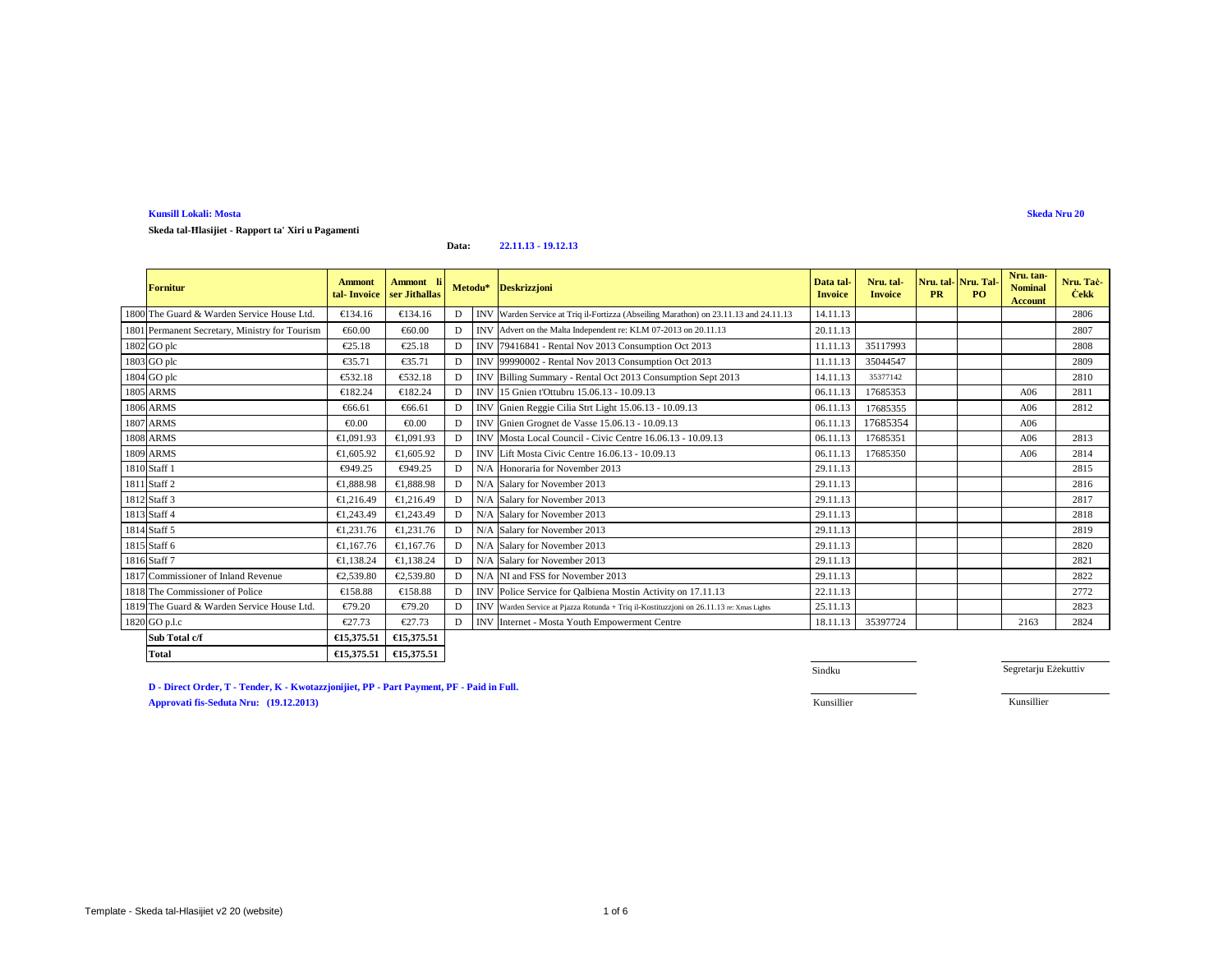**Skeda tal-Ħlasijiet - Rapport ta' Xiri u Pagamenti**

#### **Data:22.11.13 - 19.12.13**

|      | <b>Fornitur</b>                            | Ammont tal-<br><b>Invoice</b> | <b>Ammont</b><br>ser Jithallas |              | Metodu* Deskrizzjoni                                                                            | Data tal<br><b>Invoice</b> | Nru. tal-<br><b>Invoice</b> | PR | Nru. tal-Nru. Tal<br>PO. | Nru. tan-<br><b>Nominal</b><br><b>Account</b> | Nru. Tac-<br><b>Čekk</b> |
|------|--------------------------------------------|-------------------------------|--------------------------------|--------------|-------------------------------------------------------------------------------------------------|----------------------------|-----------------------------|----|--------------------------|-----------------------------------------------|--------------------------|
| 1821 |                                            |                               |                                |              | Cancelled                                                                                       |                            |                             |    |                          |                                               | 2825                     |
|      | 1822 ITS Ltd.                              | €157.53                       | €157.53                        | D            | PP   Sage Pastel Partner Sie Licence as per quote. SF0130331 (1st Payment)                      | 27.11.13                   |                             |    |                          |                                               | 2826                     |
|      | 1823 ITS Ltd.                              | €157.53                       | €157.53                        | D            | PP Sage Pastel Partner Sie Licence as per quote. SF0130331 (2nd Payment)                        | 27.11.13                   |                             |    |                          |                                               | 2827                     |
|      | 1824 Maltapost p.l.c                       | €104.00                       | €104.00                        | $\mathbf{D}$ | $N/A$ 400 stamps ( $Q6c$ each)                                                                  | 02.12.13                   |                             |    |                          | 2650                                          | 2828                     |
|      | 1825 The Guard & Warden Service House Ltd. | €31.68                        | €3168                          | D            | INV Warden Service at Pjazza Rotunda on 30.11.13 re: Xmas Lights                                | 02.12.13                   |                             |    |                          |                                               | 2829                     |
|      | 1826 Philip Azzopardi                      | €2,209.07                     | €2,209.07                      |              | INVIService of Maintenance Hand / Office Messenger - November 2013                              | 30.11.13                   | $Nov-13$                    |    |                          | A15                                           | 2830                     |
|      | 1827 Philip Azzopardi                      | €650.00                       | €650.00                        |              | INVUse of Van HGV 017 - November 2013                                                           | 30.11.13                   | $Nov-13$                    |    |                          | A15                                           | 2831                     |
|      | 1828 Assocjazzjoni tal-Kunsilli Lokali     | €50.00                        | €50.00                         | D            | INV Laqgha tal-Kunsilliera on 07.12.13                                                          | 03.12.13                   |                             |    |                          |                                               | 2832                     |
|      | 1829 MEPA                                  | €120.00                       | €120.00                        | D            | N/A Creation a parkourinstallation aGnien il-Blata l-Gholja, Mosta                              | 04.12.13                   |                             |    |                          |                                               | 2833                     |
|      | 1830 Societa Filarmonika Santa Maria       | €200.00                       | €200.00                        | D            | NA MLC's Contribution with Societa Filarmoka at Manoel Theatre on 3.11.13                       | 05.12.13                   |                             |    |                          |                                               | 2834                     |
|      | 1831 Virtu Ferries Limited                 | €35.00                        | €35.00                         |              | <b>INVEU</b> Documents sent on 6.12.13 from Malta to Sicily for Archaeotur Project (refundable) | 06.12.13                   |                             |    |                          |                                               | 2835                     |
|      | 1832 Department of Information             | €27.96                        | €27.96                         | D            | INV Advert Tender KLM 05-07/2013 + Annual Locality Meeting                                      | 09.12.13                   |                             |    |                          |                                               | 2836                     |
|      | 1833 DP Road Construction Ltd.             | €35,769.30                    | €35,769.30                     |              | INV Resurfacing of Triq M. Mikiel Azzopardi 40% of €89,423.24 (Part Payment)                    | 27.11.13                   | 47                          |    |                          |                                               | 2837                     |
|      | 1834 Karl Fenech                           | €65.00                        | €65.00                         | D            | N/A Reimbursement Re: Tre repair                                                                | 5.12.13                    |                             |    |                          |                                               | 2838                     |
|      | 1835 datatrak IT Services                  | €32.96                        |                                | D            | INV LES Pre-Region Tickets September 2013                                                       | 30.09.13                   | 1010674                     |    |                          |                                               | 2839                     |
|      | 1836 datatrak IT Services                  | €37.68                        | €70.64                         | D            | INV LES Pre-Regon Tickets October 2013                                                          | 31.10.13                   | 1010701                     |    |                          |                                               | 2839                     |
|      | 1837 Local Government Association          | €20.00                        | €20.00                         | D            | N/A AKICirk 81/2013 - Performing Right Society 2014                                             | 10.12.13                   |                             |    |                          |                                               | 2840                     |
|      | 1838 Enemalta Corporation                  | €233.00                       | €233.00                        |              | INV UpdateofDatabase, Form A, Demarcation Charges                                               | 05.11.13                   | 1800001721                  |    |                          | 3195                                          | 2841                     |
|      | 1839 GO plc                                | €15.45                        |                                | D            | INV 79416841 - Rental Dec 2013 Consumption Nov 2013                                             | 06.12.13                   | 35646418                    |    |                          |                                               | 2842                     |
|      | 1840 GO plc                                | €473.53                       | €488.98                        | D            | INV Billing Summary - Rental Dec 2013Consumption Nov 2013                                       | 06.12.13                   | 35534457                    |    |                          |                                               | 2843                     |
|      | Sub Total c/f                              | €40,389.69                    | €40,389.69                     |              |                                                                                                 |                            |                             |    |                          |                                               |                          |

|                             | -------- |                                 |
|-----------------------------|----------|---------------------------------|
| Sub Total b/f (page 1 of 6) |          | $\in$ 15,375.51 $\in$ 15,375.51 |
| <b>Total</b>                |          | €55,765.20 €55,765.20           |

**D - Direct Order, T - Tender, K - Kwotazzjonijiet, PP - Part Payment, PF - Paid in Full.**

**0** Sindku

Segretarju Eżekuttiv

Kunsillier

Kunsillier

 **Approvati fis-Seduta Nru:** (19.12.2013)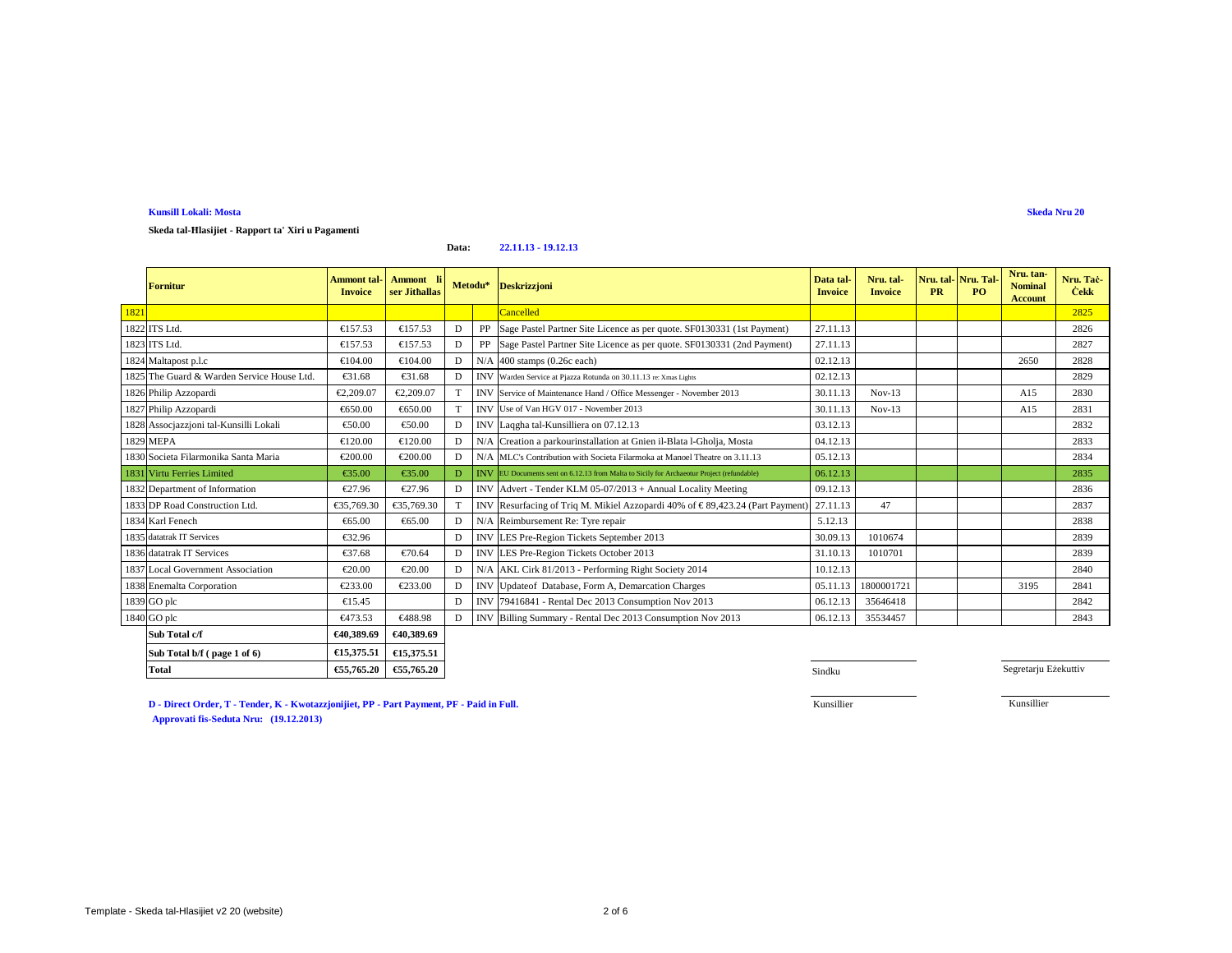**Skeda tal-Hlasijiet - Rapport ta' Xiri u Pagamenti**

### **Data:22.11.13 - 19.12.13**

| <b>Fornitur</b>                          | <b>Ammont</b> tal-<br><b>Invoice</b> | Ammont li<br>ser Jithallas |   | Metodu*    | <b>Deskrizzjoni</b>                                                                               | Data tal-<br><b>Invoice</b> | Nru. tal-<br><b>Invoice</b> | Nru. tal-Nru. Tal-<br><b>PR</b> | PO.    | Nru. tan-<br><b>Nominal</b><br><b>Account</b> | Nru. Tac-<br><b>Čekk</b> |
|------------------------------------------|--------------------------------------|----------------------------|---|------------|---------------------------------------------------------------------------------------------------|-----------------------------|-----------------------------|---------------------------------|--------|-----------------------------------------------|--------------------------|
| 1841 GO plc                              | €68.96                               | €68.96                     | D | <b>INV</b> | 99990002 - Rental Dec 2013 Consumption Nov 2013                                                   | 07.12.13                    | 35573754                    |                                 |        |                                               | 2844                     |
| 1842 C&C Express Ltd. (Philip Azzopardi) | €32.00                               | €32.00                     | D |            | <b>INV</b> EU Documents sent on 16.12.13 from Malta to Sicily for Archaeotur Project (refundable) | 12.12.13                    |                             |                                 |        |                                               | 2845                     |
|                                          |                                      |                            |   |            |                                                                                                   |                             |                             |                                 |        |                                               |                          |
| 1843 Choc au lait                        | €1.163.00                            | €1.163.00                  | D | <b>INV</b> | Party for Jm il-Mosta 14.09.13                                                                    | 14.09.13                    | 7169403                     |                                 | 511-13 |                                               | 2846                     |
| 1844 Complete Supplies Ltd.              | €113.31                              |                            | D | <b>INV</b> | Various Cleaning materials                                                                        | 07.11.13                    | 201681                      |                                 | 574-13 |                                               | 2847                     |
| 1845 Complete Supplies Ltd.              | €77.41                               | €190.72                    | D | <b>INV</b> | VariousStationeries                                                                               | 31.10.13                    | 201376                      |                                 | 562-13 |                                               | 2847                     |
| 1846 Compunet Operations Ltd.            | €135.01                              | €135.01                    | D | <b>INV</b> | Tones                                                                                             | 29.10.13                    | 7837                        |                                 | 560-13 |                                               | 2848                     |
| 1847 Ell's Urban Services Ltd.           | €878.70                              |                            | T | <b>INV</b> | Patching in Triq l-Imsaqfin                                                                       | 16.09.13                    | M12-21                      |                                 |        | 2310/002                                      | 2849                     |
| 1848 Ell's Urban Services Ltd.           | €486.10                              |                            |   | <b>INV</b> | Patching in Triq Gafa                                                                             | 16.09.13                    | M12-24                      |                                 |        | 2310/002                                      | 2849                     |
| 1849 Ell's Urban Services Ltd.           | €1,245,10                            |                            | T | <b>INV</b> | Patchingin Triq il-Farinal                                                                        | 16.09.13                    | M12-10                      |                                 |        | 2310/002                                      | 2849                     |
| 1850 Ell's Urban Services Ltd.           | €1,400.50                            |                            | T |            | INV Patchingin Triq l-Inkurunazzjoni                                                              | 16.09.13                    | M12-34                      |                                 |        | 2310/002                                      | 2849                     |
| 1851 Ell's Urban Services Ltd.           | $-\epsilon 210.00$                   | €3,800.40                  |   |            | Set off against our Invoice No. 44/2013 re: Advert Magazine Issue No. 44                          |                             |                             |                                 |        |                                               | 2849                     |
| 1852 Environmental Landscapes Cons. Ltd. | €3.380.83                            | €3380.83                   |   | <b>INV</b> | Cleaning and Maintenance of Parks and Gardens Sept 2013                                           | 30.09.13                    | 10034                       |                                 |        |                                               | 2850                     |
| 1853 Frankie Mifsud                      | €831.25                              |                            | T | <b>INV</b> | Maintenance and Cleaning for the Public Convenience Sept 2013                                     | 30.09.13                    | 16                          |                                 |        |                                               | 2851                     |
| 1854 Frankie Mifsud                      | €342.00                              | €1,173,25                  |   | <b>INV</b> | Extra Work fo the month of Aug 2013 and Sept 2013                                                 | 01.10.13                    |                             |                                 |        |                                               | 2851                     |
| 1855 Galea Curmi Engineering Consultants | €408.81                              | €40881                     | T | <b>INV</b> | Contract Manager fee Sept 2013                                                                    | 30.09.13                    | 2597                        |                                 |        | 3010                                          | 2852                     |
| 1856 Golden Gate Co. Ltd.                | €64.49                               | €64.49                     | D | <b>INV</b> | Canon 712 Back                                                                                    | 30.09.13                    |                             |                                 | 537-13 |                                               | 2853                     |
| 1857 Martin Grech (Baskal)               | €140.00                              | €140.00                    | D | <b>INV</b> | Flower arangements for Qalbiena Mostin                                                            | 17.11.13                    | 52                          |                                 | 596-13 |                                               | 2854                     |
| 1858 Inserv                              | €66.67                               |                            | D | <b>INV</b> | Pastry decorations for Jum il-Mosta                                                               | 13.09.13                    | 2140190                     |                                 |        |                                               | 2855                     |
| 1859 Inserv                              | $-659.59$                            | €7.08                      |   |            | Less Credit Note                                                                                  | 17.09.13                    | Credit Note 21480           |                                 |        |                                               | 2855                     |
| Sub Total c/f                            | €10,564.55                           | €10,564.55                 |   |            |                                                                                                   |                             |                             |                                 |        |                                               |                          |
| Sub Total b/f (page 1 of 6)              | €55,765.20                           | €55,765.20                 |   |            |                                                                                                   |                             |                             |                                 |        |                                               |                          |
| <b>Total</b>                             | 66,329.75                            | 66,329.75                  |   |            |                                                                                                   |                             |                             |                                 |        |                                               |                          |

**D - Direct Order, T - Tender, K - Kwotazzjonijiet, PP - Part Payment, PF - Paid in Full.Approvati fis-Seduta Nru: (19.12.2013)**

**Example 2018 Kunsillier Kunsillier Kunsillier** 

Kunsillier **Kunsillier**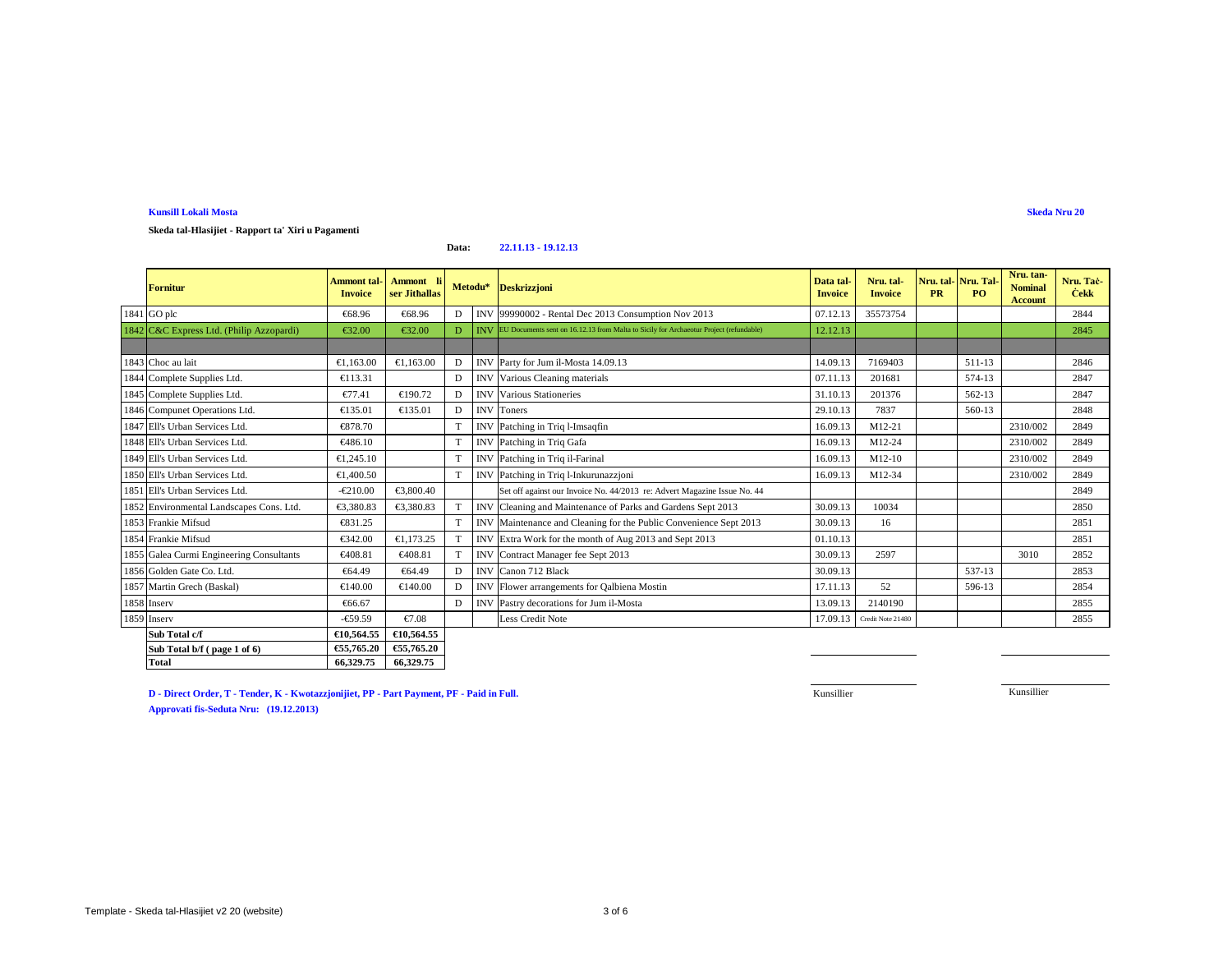**Skeda tal-Hlasijiet - Rapport ta' Xiri u Pagamenti**

### **Data:22.11.13 - 19.12.13**

| <b>Fornitur</b>                    | Ammont tal-<br><b>Invoice</b> | Ammont li<br>ser Jithallas                     |   |            | Metodu* Deskrizzjoni               | Data tal<br><b>Invoice</b> | Nru. tal-<br><b>Invoice</b> | <b>PR</b> | Nru. tal-Nru. Tal-<br>P <sub>O</sub> | Nru. tan-<br><b>Nominal</b><br><b>Account</b> | Nru. Tac-<br><b>Cekk</b> |
|------------------------------------|-------------------------------|------------------------------------------------|---|------------|------------------------------------|----------------------------|-----------------------------|-----------|--------------------------------------|-----------------------------------------------|--------------------------|
| 1860 Dr. Joe Mifsud                | €590.00                       | €590.00                                        |   |            | INV Legal Fee Augus 2013           | 26.09.13                   |                             |           |                                      |                                               | 2856                     |
| 1861 Koperattiva Tabelli u Sinjali | €71.06                        | €71.06                                         |   | <b>INV</b> | Taffic Signs                       | 03.10.13                   | 18614                       |           |                                      |                                               | 2857                     |
| 1862 The Lighthouse Keepers        | €18.81                        | €18.81                                         | T | <b>INV</b> | Street Lighting Maintenance        | 12.06.13                   | 1855                        |           |                                      |                                               | 2858                     |
| 1863 The Lighthouse Keepers        | €16.30                        | €16.30                                         |   | <b>INV</b> | Street Lighting Maintenance        | 12.06.13                   | 1856                        |           |                                      |                                               | 2858                     |
| 1864 The Lighthouse Keepers        | €33.83                        | €33.83                                         |   | <b>INV</b> | Street Lighting Maintenance        | 12.06.13                   | 1857                        |           |                                      |                                               | 2858                     |
| 1865 The Lighthouse Keepers        | €62.17                        | €62.17                                         |   | <b>INV</b> | Street Lighting Maintenance        | 12.06.13                   | 1858                        |           |                                      |                                               | 2858                     |
| 1866 The Lighthouse Keepers        | €27.86                        | €27.86                                         |   | <b>INV</b> | Street Lighting Maintenance        | 12.06.13                   | 1859                        |           |                                      |                                               | 2858                     |
| 1867 The Lighthouse Keepers        | €101.74                       | €101.74                                        |   | <b>INV</b> | StreetLighting Maintenance         | 12.06.13                   | 1860                        |           |                                      |                                               | 2858                     |
| 1868 The Lighthouse Keepers        | €29.59                        | €29.59                                         | T | <b>INV</b> | <b>Street Lighting Maintenance</b> | 12.06.13                   | 1861                        |           |                                      |                                               | 2858                     |
| 1869 The Lighthouse Keepers        | €29.59                        | €29.59                                         | T | <b>INV</b> | <b>Street Lighting Maintenance</b> | 12.06.13                   | 1862                        |           |                                      |                                               | 2858                     |
| 1870 The Lighthouse Keepers        | €31.87                        | €31.87                                         |   | <b>INV</b> | <b>Street Lighting Maintenance</b> | 12.06.13                   | 1863                        |           |                                      |                                               | 2858                     |
| 1871 The Lighthouse Keepers        | €101.74                       | €101.74                                        |   | <b>INV</b> | StreeLighting Maintenance          | 12.06.13                   | 1864                        |           |                                      |                                               | 2858                     |
| 1872 The Lighthouse Keepers        | €31.97                        | €31.97                                         |   | <b>INV</b> | <b>Street Lighting Maintenance</b> | 12.06.13                   | 1865                        |           |                                      |                                               | 2858                     |
| 1873 The Lighthouse Keepers        | €33.75                        | €33.75                                         |   | <b>INV</b> | Street Lighting Maintenance        | 12.06.13                   | 1866                        |           |                                      |                                               | 2858                     |
| 1874 The Lighthouse Keepers        | €101.74                       | €101.74                                        |   | <b>INV</b> | StreeLighting Maintenance          | 12.06.13                   | 1867                        |           |                                      |                                               | 2858                     |
| 1875 The Lighthouse Keepers        | €25.62                        | €25.62                                         |   | <b>INV</b> | Street Lighting Maintenance        | 12.06.13                   | 1868                        |           |                                      |                                               | 2858                     |
| 1876 The Lighthouse Keepers        | €33.08                        | €33.08                                         |   | <b>INV</b> | <b>Street Lighting Maintenance</b> | 12.06.13                   | 1869                        |           |                                      |                                               | 2858                     |
| 1877 The Lighthouse Keepers        | €31.34                        | €31.34                                         |   | <b>INV</b> | Street Lighting Maintenance        | 12.06.13                   | 1870                        |           |                                      |                                               | 2858                     |
| 1878 The Lighthouse Keepers        | €31.34                        | $\textcolor{red}{\textbf{\textsterling}}31.34$ |   | <b>INV</b> | <b>Street Lighting Maintenance</b> | 12.06.13                   | 1871                        |           |                                      |                                               | 2858                     |
| 1879 The Lighthouse Keepers        | €35.62                        | €35.62                                         | T | <b>INV</b> | Street Lighting Maintenance        | 12.06.13                   | 1872                        |           |                                      |                                               | 2858                     |
| Sub total c/f                      | €1,439.02                     | €1,439.02                                      |   |            |                                    |                            |                             |           |                                      |                                               |                          |
| Sub total b/f (page 3 of 6)        | €55,765.20                    | €55,765.20                                     |   |            |                                    |                            |                             |           |                                      |                                               |                          |

**D - Direct Order, T - Tender, K - Kwotazzjonijiet, PP - Part Payment, PF - Paid in Full.**

**Total 57,204.22 57,204.22**

**Example 2018 Kunsillier Kunsillier Kunsillier** 

Kunsillier **Kunsillier** 

**Approvati fis-Seduta Nru: (19.12.2013)**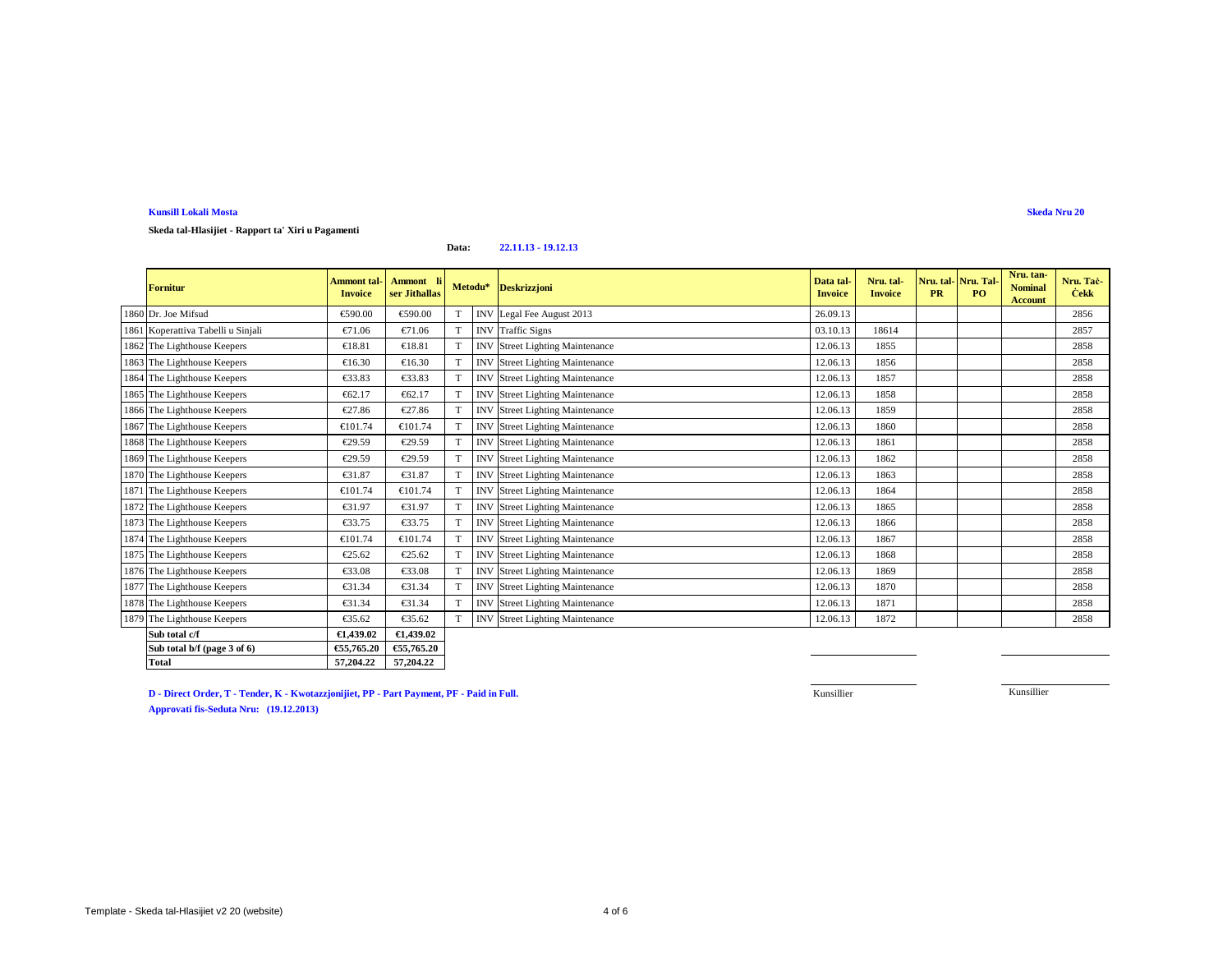**Skeda tal-Hlasijiet - Rapport ta' Xiri u Pagamenti**

#### **Data:22.11.13 - 19.12.13**

| <b>Fornitur</b>             | <b>Ammont tal-</b><br><b>Invoice</b> | Ammont li<br>ser Jithallas |   | Metodu*    | <b>Deskrizzjoni</b>                        | Data tal-<br><b>Invoice</b> | Nru. tal-<br><b>Invoice</b> | <b>PR</b> | Nru. tal-Nru. Tal<br>PO. | Nru. tan-<br><b>Nominal</b><br><b>Account</b> | Nru. Tac-<br><b>Čekk</b> |
|-----------------------------|--------------------------------------|----------------------------|---|------------|--------------------------------------------|-----------------------------|-----------------------------|-----------|--------------------------|-----------------------------------------------|--------------------------|
| 1880 The Lighthouse Keepers | €33.84                               | €33.84                     |   | <b>INV</b> | Street Lighting Maintenance                | 12.06.13                    | 1873                        |           |                          |                                               | 2858                     |
| 1881 The Lighthouse Keepers | €6.28                                | €6.28                      |   | <b>INV</b> | <b>Street Lighing Maintenance</b>          | 12.06.13                    | 1874                        |           |                          |                                               | 2858                     |
| 1882 The Lighthouse Keepers | €28.43                               | €28.43                     | T | <b>INV</b> | Street Lighting Maintenance                | 12.06.13                    | 1875                        |           |                          |                                               | 2858                     |
| 1883 The Lighthouse Keepers | €30.00                               | €30.00                     |   | <b>INV</b> | Street Lighting Maintenance                | 12.06.13                    | 1876                        |           |                          |                                               | 2858                     |
| 1884 The Lighthouse Keepers | €30.20                               | €30.20                     |   | <b>INV</b> | Street Lighting Maintenance                | 12.06.13                    | 1877                        |           |                          |                                               | 2858                     |
| 1885 The Lighthouse Keepers | €31.87                               | €31.87                     |   | <b>INV</b> | Street Lighting Maintenance                | 12.06.13                    | 1878                        |           |                          |                                               | 2858                     |
| 1886 The Lighthouse Keepers | €17.76                               | €17.76                     |   | <b>INV</b> | Street Lighting Maintenance                | 12.06.13                    | 1879                        |           |                          |                                               | 2858                     |
| 1887 The Lighthouse Keepers | €30.20                               | €30.20                     | т | <b>INV</b> | Street Lighting Maintenance                | 12.06.13                    | 1880                        |           |                          |                                               | 2858                     |
| 1888 The Lighthouse Keepers | €31.97                               | €31.97                     |   | <b>INV</b> | Street Lighting Maintenance                | 12.06.13                    | 1881                        |           |                          |                                               | 2858                     |
| 1889 The Lighthouse Keepers | €5.92                                | €5.92                      |   | <b>INV</b> | <b>Street Lighing Maintenance</b>          | 12.06.13                    | 1882                        |           |                          |                                               | 2858                     |
| 1890 MED Design Associates  | €80.00                               |                            | T |            | <b>INV</b> Patching Works                  | 17.05.12                    | 5954                        |           |                          | 2310/002                                      | 2859                     |
| 1891 MED Design Associates  | €75.00                               |                            |   |            | <b>INV</b> Patching Works                  | 18.05.12                    | 5956                        |           |                          | 2310/002                                      | 2859                     |
| 1892 MED Design Associates  | €2.350.74                            |                            |   |            | INV Triq Papa Gwani XXIII - PPP1           | 25.04.12                    | 5937                        |           |                          | 3130/000                                      | 2859                     |
| 1893 MED Design Associates  | €1.455.00                            |                            | T | <b>INV</b> | All Other Roads - PPP1 (Final Bill)        | 11.05.12                    | 5952                        |           |                          | 3130                                          | 2859                     |
| 1894 MED Design Associates  | €50.00                               |                            | T | <b>INV</b> | Patching Works -PPP1                       | 11.05.12                    | 5953                        |           |                          | 2310/002                                      | 2859                     |
| 1895 MED Design Associates  | €960.28                              |                            | T | <b>INV</b> | Triq id-Dawr -Estimate                     | 02.10.12                    | 6007                        |           |                          | 3130                                          | 2859                     |
| 1896 MED Design Associates  | €109.61                              | €5,080.63                  |   | <b>INV</b> | Triq-Istringell - Estimate                 | 02.10.12                    | 6008                        |           |                          | 3130                                          | 2859                     |
| 1897 Negative Spaces        | €150.00                              | €150.00                    | D | <b>INV</b> | Entertainment Ghasel Fest 2013             | 17.09.13                    |                             |           | 505-13                   |                                               | 2860                     |
| 1898 Office Point           | €61.71                               | €61.71                     | D | <b>INV</b> | Canon 712 Black                            | 28.11.13                    | 34870-131                   |           | 604-14                   |                                               | 2861                     |
| 1899 Primatel ISP (2013)    | €110.92                              | €110.92                    | D | <b>INV</b> | DatastreamPreferential Rate up to 15.02.14 | 23.10.13                    | 9870                        |           |                          |                                               | 2862                     |
| 1900 Quicksell              | $\epsilon$ 21.90                     | €21.90                     | D | <b>INV</b> | Waste Paper Basket X2                      | 20.11.13                    | 1822                        |           | 597-13                   |                                               | 2863                     |
| Sub total c/f               | €5,671.63                            | €5,671.63                  |   |            |                                            |                             |                             |           |                          |                                               |                          |
| Sub total b/f (page 4 of 6) | €57,204.22                           | €57,204.22                 |   |            |                                            |                             |                             |           |                          |                                               |                          |
| <b>Total</b>                | 62,875.85                            | 62,875.85                  |   |            |                                            |                             |                             |           |                          |                                               |                          |

**D - Direct Order, T - Tender, K - Kwotazzjonijiet, PP - Part Payment, PF - Paid in Full.Approvati fis-Seduta Nru: (19.12.2013)**

Kunsillier

Kunsillier